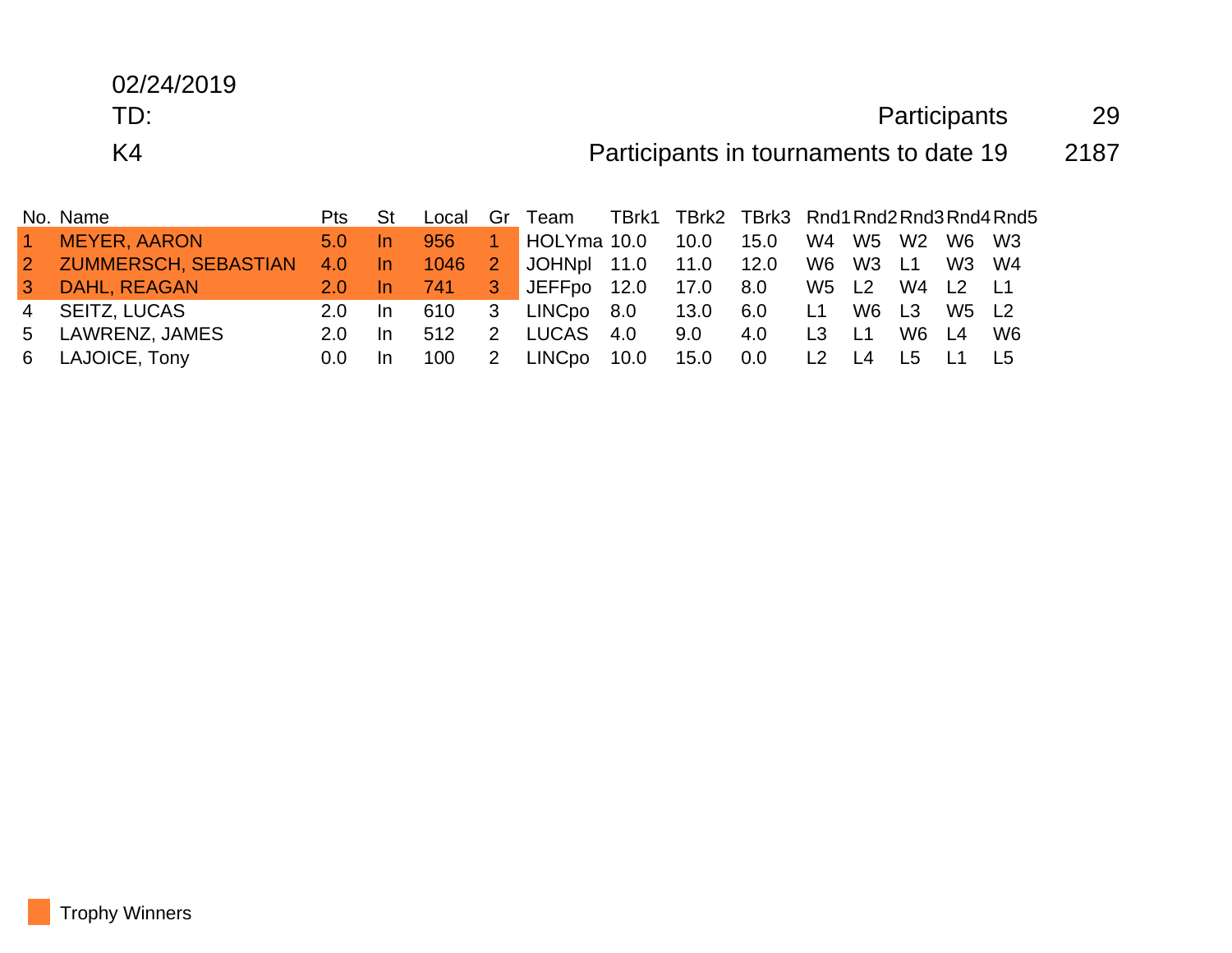## K8 Individual Standings

| No.               | Name                       | <b>Pts</b> | <b>St</b> | Local | Gr | Team                   | TBrk1 | TBrk2 | TBrk3 | Rnd1            | Rnd <sub>2</sub> | Rnd3            | Rnd4            | Rnd5            |
|-------------------|----------------------------|------------|-----------|-------|----|------------------------|-------|-------|-------|-----------------|------------------|-----------------|-----------------|-----------------|
|                   | NETZ, ELI                  | 5.0        | In.       | 1053  | 5  | <b>PARKce</b>          | 12.5  | 14.5  | 15.0  | W <sub>9</sub>  | W <sub>11</sub>  | W <sub>2</sub>  | W7              | W4              |
| $\overline{2}$    | LEVY, BETHANY              | 4.0        | In.       | 1053  | 8  | <b>JEFFpo</b>          | 14.0  | 16.0  | 12.0  | W <sub>6</sub>  | W4               | L1              | W <sub>5</sub>  | <b>W10</b>      |
| 3                 | LEVY, RYAN                 | 4.0        | In.       | 968   | 5  | <b>JEFFpo</b>          | 11.0  | 12.5  | 10.0  | L4              | W <sub>13</sub>  | W6              | W10             | W <sub>5</sub>  |
| 4                 | <b>BLOMWILLIS, AIDEN</b>   | 3.0        | In.       | 832   | 7  | FARNsh                 | 15.5  | 16.5  | 10.0  | W <sub>3</sub>  | L2               | W14             | W <sub>9</sub>  | L1              |
| 5                 | <b>BEUMLER, BEN</b>        | 3.0        | In.       | 812   | 7  | FARNsh 13.5            |       | 15.5  | 12.0  | W8              | W <sub>10</sub>  | W7              | L2              | L3              |
| 6                 | <b>McMULLEN, PATRICK</b>   | 3.0        | In.       | 816   | 6  | RANDOM <sub>12.5</sub> |       | 13.5  | 7.0   | L2              | W8               | L <sub>3</sub>  | W14             | W11             |
|                   | <b>FALKENBERG, ZACHARY</b> | 3.0        | In.       | 827   | 6  | <b>JEFFpo</b>          | 11.0  | 11.5  | 10.0  | W14             | W12              | L5              | L1              | W <sub>16</sub> |
| 8                 | ARN, ELIJAH                | 2.5        | In.       | 504   | 8  | <b>JEFFpo</b>          | 6.5   | 10.0  | 5.5   | L <sub>5</sub>  | L6               | W <sub>16</sub> | W <sub>12</sub> | D <sub>13</sub> |
| 9                 | KASIYANCHUK, MAKSYM        | 2.5        | In.       | 486   |    | JEFFpo                 | 6.0   | 11.5  | 6.0   | L1              | D <sub>16</sub>  | W12             | L4              | W15             |
| 10                | <b>BECKER, ISAIAH</b>      | 2.0        | In.       | 907   | 6  | <b>LEONgr</b>          | 10.5  | 14.5  | 8.0   | W13             | L <sub>5</sub>   | W <sub>11</sub> | L <sub>3</sub>  | L <sub>2</sub>  |
| 11                | <b>JACQUE, JOSHUA</b>      | 2.0        | In.       | 537   | 7  | <b>JEFFpo</b>          | 7.0   | 12.0  | 7.0   | W16             | L1               | L <sub>10</sub> | W <sub>13</sub> | L <sub>6</sub>  |
| $12 \overline{ }$ | <b>SOMMERS, DAMIEN</b>     | 2.0        | In.       | 383   | 5. | RANDOM7.0              |       | 10.0  | 6.0   | W15             | L7               | L9              | L <sub>8</sub>  | W14             |
| 13                | <b>RATHKE, SPENCER</b>     | 1.5        | In.       | 349   | 6  | RANDOM7.5              |       | 11.5  | 3.5   | L10             | L3               | W15             | L11             | D <sub>8</sub>  |
| 14                | DAHL, ADELINE              | 1.0        | In.       | 307   | 5. | <b>JEFFpo</b>          | 9.0   | 12.0  | 4.0   | L7              | W <sub>15</sub>  | L4              | L <sub>6</sub>  | L12             |
| 15                | NEWELL, AVERY              | 1.0        | In.       | 164   | 5. | <b>JEFFpo</b>          | - 5.0 | 7.5   | 2.0   | L12             | L14              | L13             | W <sub>16</sub> | L <sub>9</sub>  |
| 16                | <b>KYLE, PALIN</b>         | 0.5        | In.       | 157   | 6  | RANDOM8.0              |       | 11.0  | 2.0   | L <sub>11</sub> | D <sub>9</sub>   | L8              | L15             | L7              |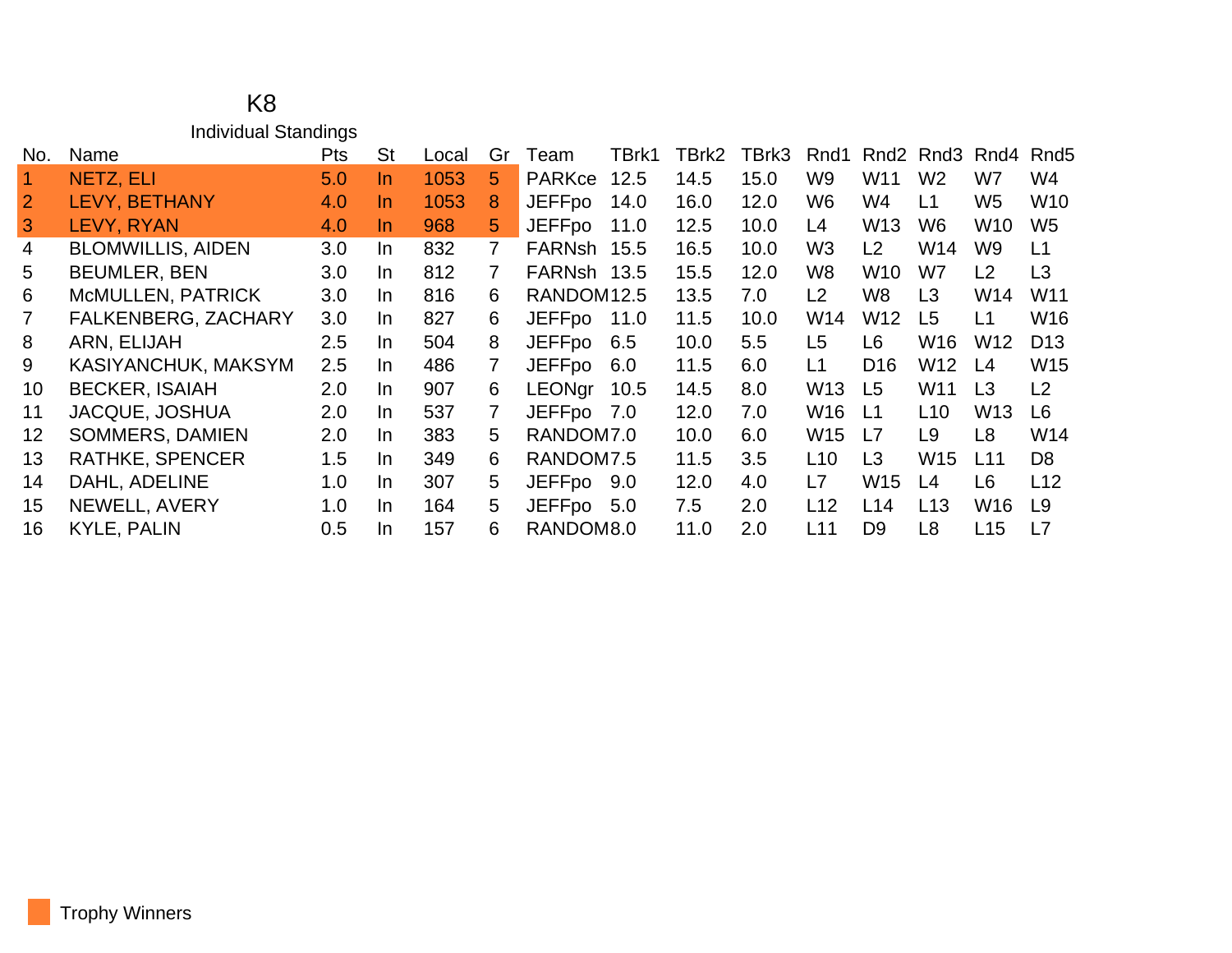| K <sub>12</sub>      |
|----------------------|
| Individual Standings |

|                | No. Name                      | Pts.             |     | Local  | Gr              | Team        |      | TBrk1 TBrk2 TBrk3 Rnd1 Rnd2 Rnd3 Rnd4 Rnd5 |      |                |                 |                |                 |                |
|----------------|-------------------------------|------------------|-----|--------|-----------------|-------------|------|--------------------------------------------|------|----------------|-----------------|----------------|-----------------|----------------|
| $\vert$ 1      | McDONNOUGH, BILLY             | 4.0              | -In | 985    | 12 <sup>°</sup> | SOUTsh      | 12.0 | 12.0                                       | 11.0 | W4             | W <sub>2</sub>  | L <sub>3</sub> | -B-             | W6             |
| $\sqrt{2}$     | <b>RUPLINGER, AARON</b>       | 4.0              | -In | 1336   |                 | FRANwe 11.5 |      | 13.0                                       | 11.0 | W6             | L1              | W5             | W <sub>3</sub>  | - W4           |
| $\mathbf{3}$   | <b>SAUER, TANNER</b>          | 4.0              | -In | 1219   | 12 <sup>2</sup> | HIGHpo 9.5  |      | 9.5                                        | 12.0 | W <sub>5</sub> | W7              | W1             | L <sub>2</sub>  | -B-            |
| $\overline{4}$ | <b>BARRINGTON, QUINN</b>      | 3.0 <sub>1</sub> | -In | 1074 9 |                 | HIGHpo 10.5 |      | 11.0                                       | 9.0  | L1             | W6              | W7             | W5              | L <sub>2</sub> |
| 5 <sup>5</sup> | <b>BEUMLER, OWEN</b>          | 2.0 <sub>1</sub> | -In | 804.   | 10              | SOUTsh 7.0  |      | 11.0                                       | 4.0  | L <sub>3</sub> | -B-             | $\vert$   2    | $\overline{14}$ | W7             |
| 6              | SHANMUGASUNDARAM, ABHINAV 2.0 |                  | In  | 766    | $\overline{4}$  | RIVEme 7.0  |      | 11.0                                       | 4.0  | L <sub>2</sub> | $\overline{14}$ | -B-1           | W7              | - L1           |
|                | WEBER, GABRIEL                | 1.0              | -In | 173    | 12 <sup>°</sup> | SOUTsh 6.0  |      | 9.5                                        | 4.0  | -B-            | L3              |                | I 6             | L5             |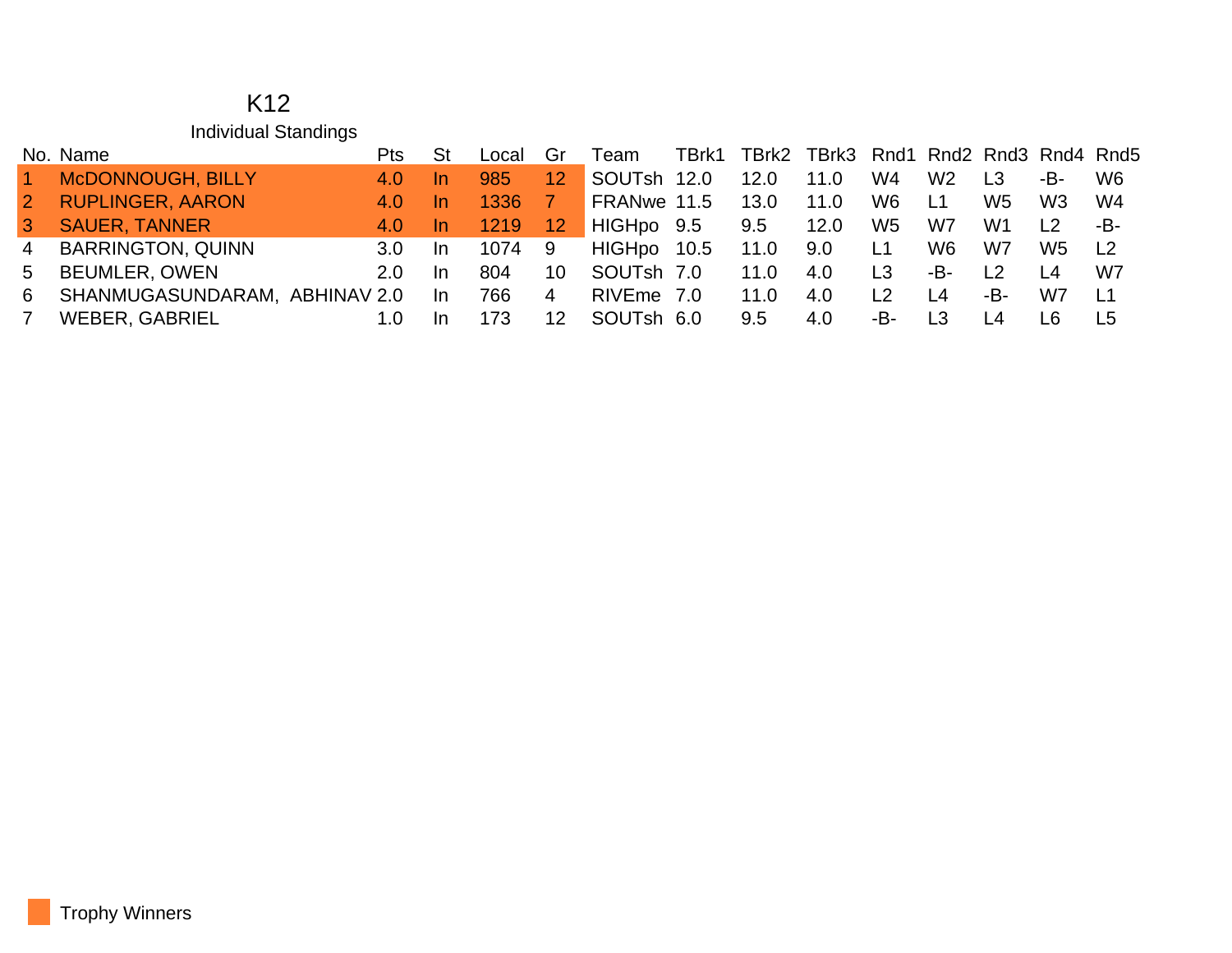## K4 Team Standings

| Plc | Name (Players: Top 4 used)         | Score | Solk | Cum | CumOp | Med  |
|-----|------------------------------------|-------|------|-----|-------|------|
|     | Lincoln Elementary, Port Washi (2) | 2.0   | 28.0 | 6.0 | 80.0  | 16.0 |
|     | SEITZ, LUCAS (2.0,610)             |       |      |     |       |      |
|     | LAJOICE, Tony (0.0,100)            |       |      |     |       |      |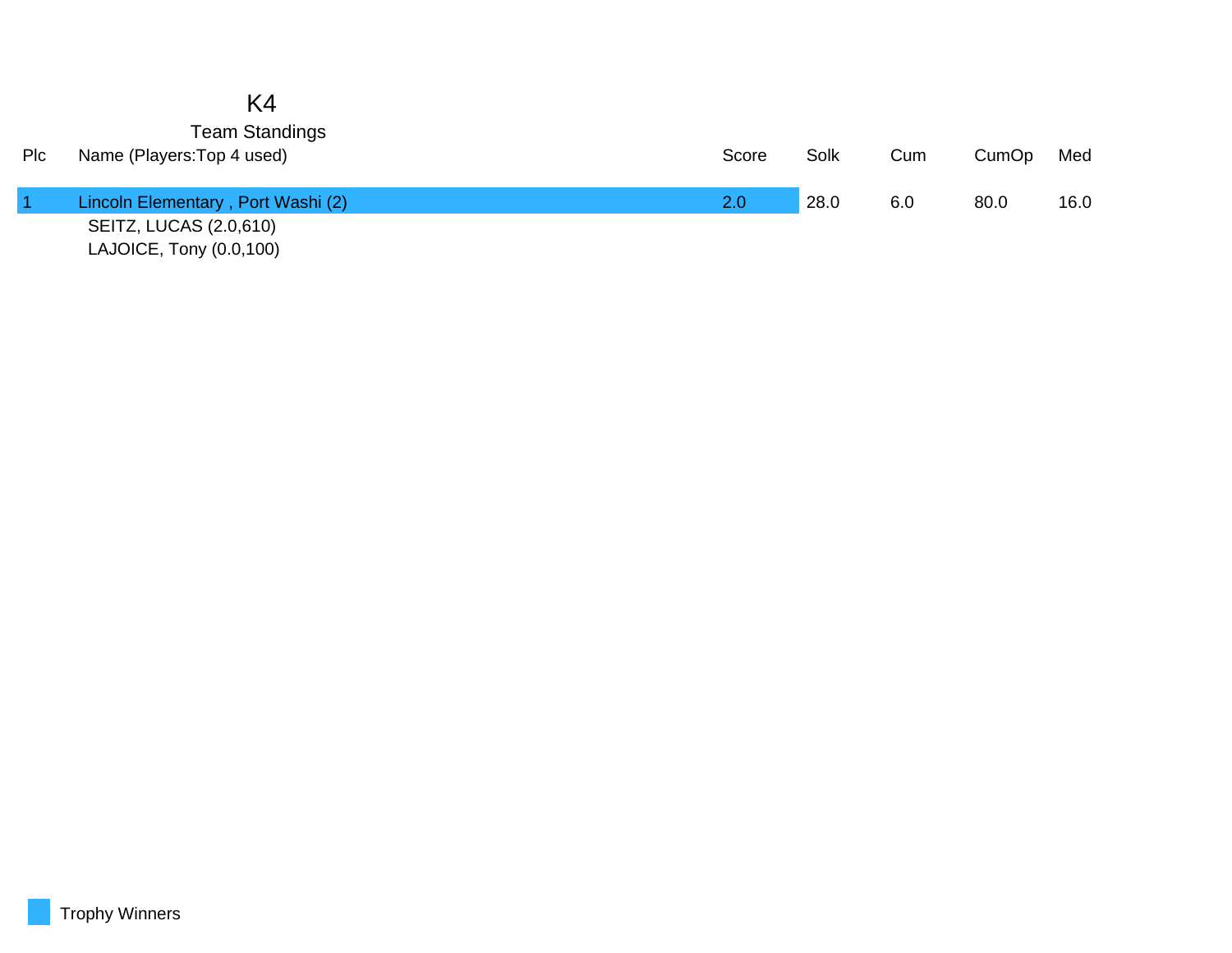|                | <b>Team Standings</b>               |       |      |      |       |      |
|----------------|-------------------------------------|-------|------|------|-------|------|
| Pic            | Name (Players: Top 4 used)          | Score | Solk | Cum  | CumOp | Med  |
|                |                                     |       |      |      |       |      |
| $\overline{1}$ | THOMAS JEFFERSON MIDDLE SCHOOL, (8) | 13.5  | 51.5 | 38.0 | 166.5 | 29.0 |
|                | LEVY, BETHANY (4.0,1053)            |       |      |      |       |      |
|                | LEVY, RYAN (4.0,968)                |       |      |      |       |      |
|                | FALKENBERG, ZACHARY (3.0,827)       |       |      |      |       |      |
|                | KASIYANCHUK, MAKSYM (2.5,486)       |       |      |      |       |      |
| $\overline{2}$ | Random Lake Public Schools, Ran (4) | 7.0   | 46.0 | 18.5 | 129.0 | 28.0 |
|                | MCMULLEN, PATRICK (3.0,816)         |       |      |      |       |      |
|                | SOMMERS, DAMIEN (2.0,383)           |       |      |      |       |      |
|                | RATHKE, SPENCER (1.5,349)           |       |      |      |       |      |
|                | KYLE, PALIN (0.5,157)               |       |      |      |       |      |
| 3              | Farnsworth Middle School, Sheb (2)  | 6.0   | 32.0 | 22.0 | 92.5  | 20.0 |
|                | BLOMWILLIS, AIDEN (3.0,832)         |       |      |      |       |      |
|                | <b>BEUMLER, BEN (3.0,812)</b>       |       |      |      |       |      |

K8